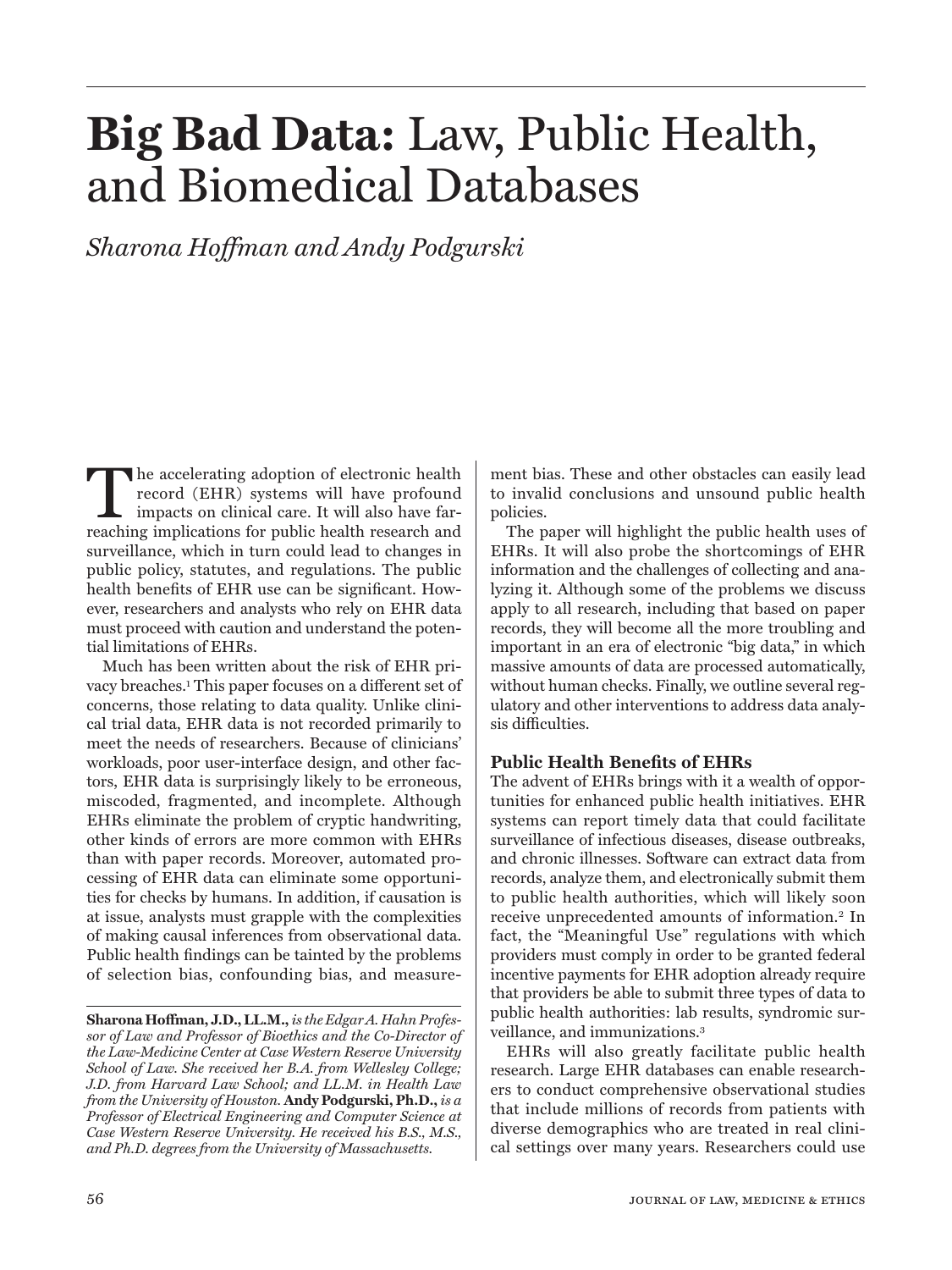these rich collections of data to study disease progress, health disparities, clinical outcomes, treatment effectiveness, and the efficacy of public health interventions, and their findings may influence many public health decisions. To this end, the Patient Protection and Affordable Care Act of 2010 embraces the concept of "comparative effectiveness research" and supports the use of observational studies to evaluate and compare health outcomes.4

EHRs may be particularly valuable during public health emergencies. EHR systems may enable responders to obtain critical medical information about disaster victims in the absence of access to their physicians' offices and in the face of local computer failures.5 Basic EHR systems can also be deployed at disaster scenes or in field hospitals to facilitate data sharing, decision-making, and efficient administrative operations.6

Equally beneficial are EHR alert and decision support mechanisms that could serve as a continuous communication channel between clinicians and public health authorities. Public health officials could provide electronic updates and recommendations to clinicians both during emergencies and in ordinary times.7

### **EHR Shortcomings**

The proliferation of available data is generating much excitement in the public health community. However, this enthusiasm must be tempered by recognition of the potential limitations of EHR data.

EHRs often contain data entry errors, in part because they can increase physicians' documentation burden. Busy clinicians sometimes type quickly and invert numbers, place information in the wrong patient's record, click on incorrect menu items, or copy and paste narrative from prior visits without carefully editing and updating it.8

Much of the information in EHRs is coded using not only the International Classification of Diseases (ICD-9) but also customized lists incorporated into EHR products, and coding can introduce further errors. Codes may be confusing, misleading or too general to indicate the specifics of patients' conditions.9 Furthermore, EHRs may not accommodate detailed and nuanced natural language notes about patients' medical histories and diagnostic findings.10

Commentators have noted that providers collect data for clinical and billing purposes rather than for public health reasons. Thus, EHR content is not always wellsuited for public health uses. Furthermore, clinicians may have incentives to "upcode" in order to maximize charges, and this practice can systematically compromise the accuracy of many records.11 The menus and lists built into EHR systems may facilitate upcoding by suggesting items for which physicians should bill and making it easy to click boxes for charge purposes.

In some instances, EHRs are incomplete, lacking essential information such as treatment outcomes. Patients who receive medication from their doctors often do not report whether the therapy was effective. The absence of return visits may mean that the patients were cured, but it could also indicate that they failed to improve or deteriorated and decided to visit different doctors or specialists.12

In addition, patient records are often fragmented. A patient may see multiple doctors in different facilities, and if these practices do not have interoperable EHR systems, pieces of the individual's record will be scattered in different locations. Such fragmentation can hinder surveillance and research efforts because the patient's medical history cannot easily be put together into a comprehensive whole.13

EHR vendors are making slow progress towards achieving interoperability, the ability of two or more systems to exchange information and to operate in a coordinated fashion. In 2010 only 19% of hospitals exchanged patient data with providers outside their own system.14 Vendors may have little incentive to produce interoperable systems because interoperability might make it harder to market products as distinctive and easier for clinicians to switch to different EHR products if they are dissatisfied with the ones they purchased.

The lack of interoperability in EHR systems can also impede data harmonization. Different systems may use different terminology to mean the same thing or the same terminology to mean different things. For example, the abbreviation "MS" can mean "mitral stenosis," "multiple sclerosis," morphine sulfate," or "magnesium sulfate."<sup>15</sup> If the term's meaning is not clear from the context, then analysts may not be able to interpret it correctly.

# **Analytical Challenges and Causal Inference**

Even if the EHR data themselves are flawless, analysts must grapple with a variety of analytical challenges. These may be particularly pronounced in the case of studies seeking to answer causal questions, such as whether certain public health interventions have had a positive impact.16 EHR data is generally observational, not experimental, and hence treatments and exposures are not assigned randomly. This makes it much more difficult to ensure that causal inferences are not distorted by systematic biases. Analysts and users of research data must be familiar with the risks of selection bias, confounding bias, and measurement bias.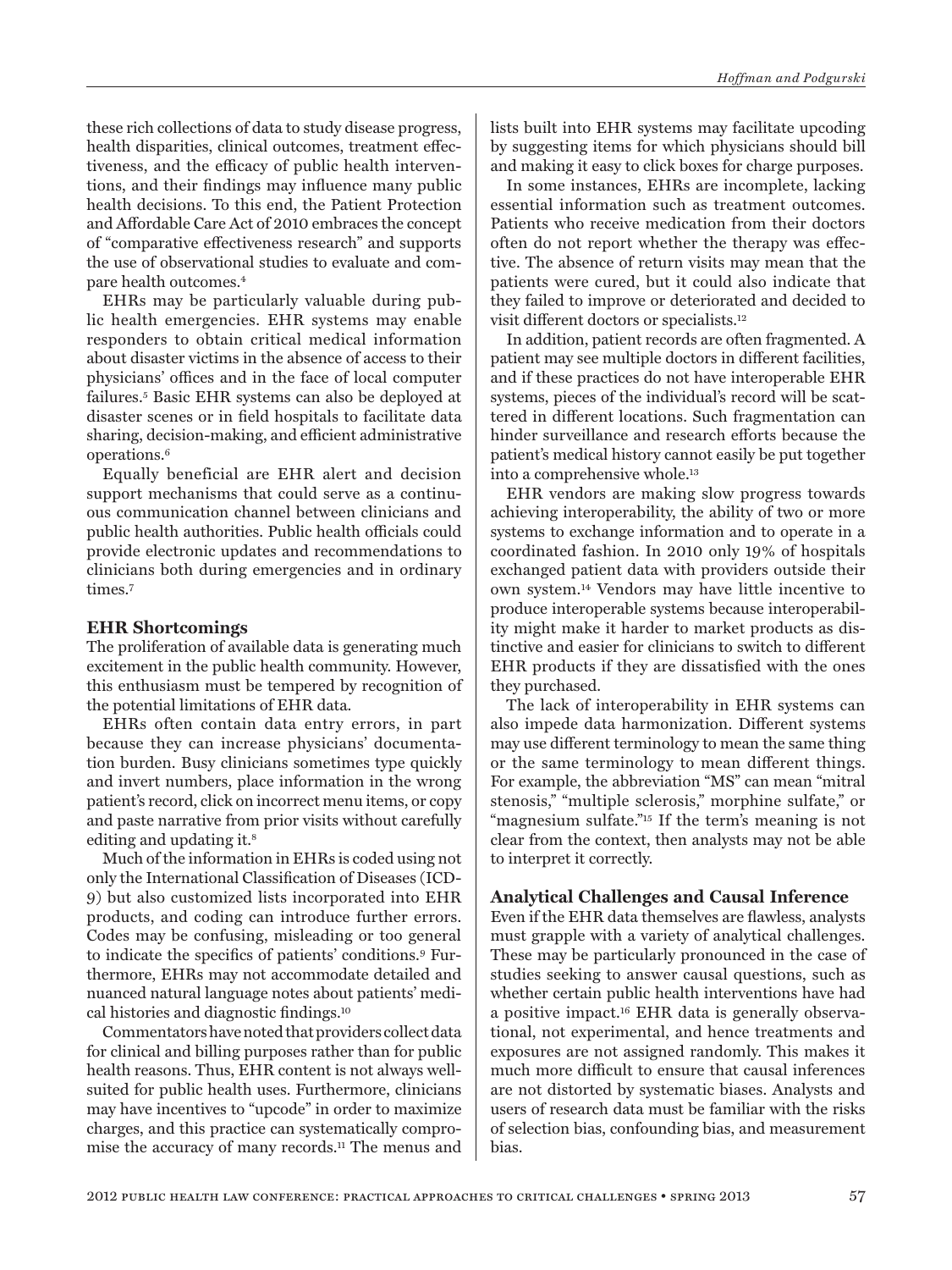Selection bias can occur when analysts unknowingly employ a study group that is not representative of the population of interest. The group studied might have atypical clinical, demographic, or genetic attributes, and therefore, it would be inappropriate to generalize study conclusions to the population at large.17

Confounding bias is a systematic error that occurs because there exists a common cause of the treatment/ exposure variable and the outcome variable.18 For example, socioeconomic factors may be confounders because low income may cause individuals to choose sub-optimal, inexpensive treatments and may also

Secondary use of EHR data in order to promote public health can be facilitated through a variety of approaches. Interoperability, improved infrastructure, and appropriate data analysis techniques are all important contributing factors.

separately lead to deteriorated health because of stress or poor nutrition. A failure to account for socioeconomic status may thus skew study results.

Measurement biases are generated by errors in measurement and data collection resulting from faulty equipment or software or from human error. In addition, patients may provide clinicians with incorrect information regarding their medical histories, symptoms, or treatment compliance because they are confused, have impaired memories, or are embarrassed to tell the truth.19 Naturally, measurement bias can taint analytical results. Systematic errors, which can arise because of EHR-exacerbated problems such as upcoding, are especially challenging.

# **Adequate Infrastructure**

EHR information that is submitted pursuant to the meaningful use regulations may soon inundate public health agencies. It is entirely unclear that these agencies have the infrastructure to receive, store, process, analyze, and make sense out of the data that is submitted. According to one source, only 15% of states with general communicable disease surveillance systems were able to receive EHR data, and other commentators have noted inadequacies in computing resources and shortages of qualified public health analysts.20 Having large volumes of electronic information available will not promote public health if the government does not have the capacity to process it and apply the findings it yields.

# **Recommendations**

Secondary use of EHR data in order to promote public health can be facilitated through a variety of approaches. Interoperability, improved infrastructure, and appropriate data analysis techniques are all important contributing factors.

# *Interoperability*

Establishing interoperability and data harmonization is of critical importance to the success of the EHR initiative in general and to its positive impact on public health in particular. Semantic interoperability is

> defined as the ability to interpret and effectively use exchanged information, achieved through "shared data types, shared terminologies, and shared codings."21

As discussed above, vendors may not be eager to support interoperability on their own, and the absence of this capacity remains a major concern in the health care community.22 Consequently, vendors should be incentivized or compelled to produce interoperable EHR systems. One option is to include semantic interoperability requirements in forthcoming Stage 3 Meaningful Use regulations.

# *Data Collection and Storage*

Interoperability alone, however, will not be sufficient to leverage EHRs for public health uses. Health information technology experts will need to develop software that can scan clinicians' EHRs, extract relevant data, analyze it, and communicate findings in the appropriate format to public health agencies. Such efforts are already underway, as illustrated by the example of the Electronic Medical Record Support for Public Health surveillance platform, described in a recently published paper.23 Furthermore, to the extent that EHRs do not organically contain all of the information that public health authorities will need, vendors should add forms and fields to their systems that will ask clinicians to capture and enter the necessary information.

In addition, the federal government should provide public health departments with funding to enhance their infrastructure in order to receive and process EHR data. Admittedly, however, the current financial climate may make this recommendation more aspirational than realistic.

### *Data Analysis*

Because the quality of EHR data is variable, analysts should take steps to estimate error rates and characterize uncertainty about data accuracy. The data originators, i.e., clinicians, are in the best position to assess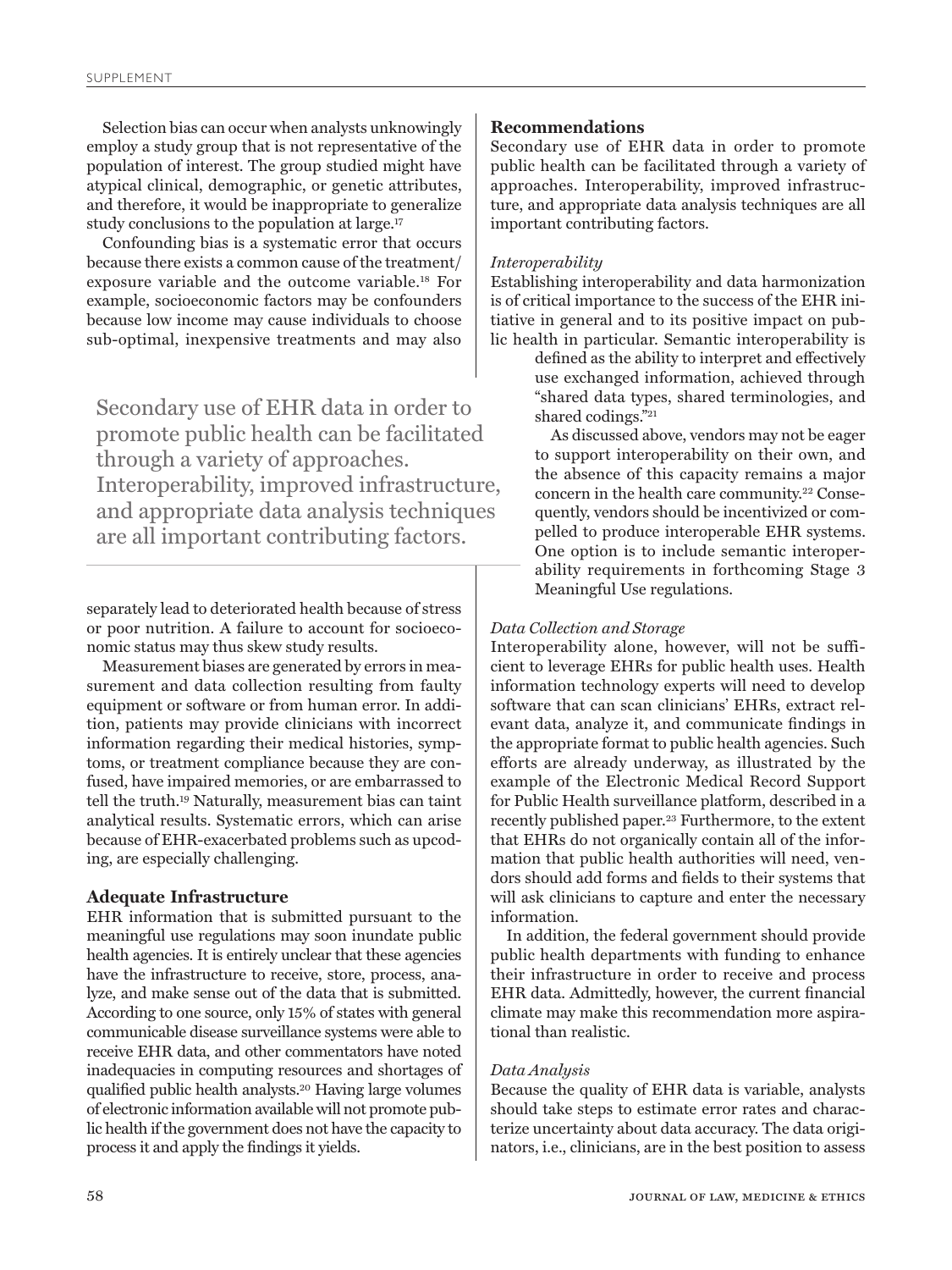data quality because they can audit a sample of EHRs and verify whether information is accurate by interviewing or examining patients. Public health authorities will receive information from numerous providers and will not have access to patients. Therefore, their ability to assess data quality will be limited. Nevertheless, they may be able to compare data sets from different sources, identify values that appear anomalous, and ask the data originators to investigate their accuracy.24

Public health personnel should keep abreast of developments in the rapidly evolving field of causal inference research, such as contemporary theoretical work concerning identification of causal parameters based on properties of causal diagrams. Causal diagrams are used in the disciplines of biostatistics, epidemiology, and computer science. These diagrams consist of points representing different variables, such as treatment, outcome, and other factors (clinical, demographic, genetic, etc.) that should be considered, and the points are connected by arrows, representing causal relationships. Figure 1 is a very simple causal diagram that depicts the relationships among three variables: treatment, outcome, and a confounder. The confounder is a variable, such as severity of illness, that might independently affect treatment choice and outcome and thus should be controlled for. In creating causal diagrams, analysts are compelled to articulate their assumptions about causal relationships between variables and to try to identify all elements that might affect the outcome of interest. The diagrams constitute maps of cause and effect relationships that enable researchers to construct sound statistical models, avoid confounding, and correctly interpret data. Recent causal inference scholarship elucidates how causal parameters can be identified and estimated with the help of computer analysis of complex causal diagrams.25 An understanding of such developments in causal inference methodology could enhance public health authorities' ability to evaluate research outcomes for purposes of changing or implementing public health policies.



**Causal Diagram Showing Causal Arrows between Treatment Variable T, Outcome Variable O, and Confounder C**

Figure 1

# **Conclusion**

The transition from paper medical records to EHR systems could have significant benefits for public health. However, public health researchers and surveillance authorities must recognize the potential shortcomings of EHR data and understand how difficult it is to use them to infer causal effects correctly. The public health community should embrace initiatives to leverage EHRs to promote public health, but should approach these with a realistic understanding of the obstacles and challenges they pose.

#### References

- 1. See, e.g., L. M. Lee and L. O. Gostin, "Ethical Collection, Storage, and Use of Public Health Data: A Proposal for a National Privacy Protection," *JAMA* 302, no. 1 (2009): 82-84; J. O'Connor and G. Matthews, "Informational Privacy, Public Health, and State Laws," *American Journal of Public Health*  101, no. 10 (2011): 1845-1850; A. Wilson, Note, "Missing the Mark: The Public Health Exception to the HIPAA Privacy Rule and Its Impact on Surveillance Activity," *Houston Journal of Health Law & Policy* 9, no. 1 (2008): 131-156.
- 2. J. Chretien, N. E. Tomich, J. C. Gaydos, and P. W. Kelley, "Real-Time Public Health Surveillance for Emergency Preparedness," *American Journal of Public Health* 99, no. 8 (2009): 1360- 1363; P. F. Smith, J. L. Hadler, M. Stanbury, R. T. Rolfs, R. S. Hopkins, and the CSTE Surveillance Strategy Group, "'Blueprint Version 2.0': Updating Public Health Surveillance for the 21st Century," *Journal of Public Health Management Practice* (2012) (Epub ahead of print), at 5; M. Klompas, M. Murphy, J. Lankiewicz, J. McVetta, R. Lazarus, E. Eggleston, P. Daly, P. Oppendisano, B. Beagan, C. Kirby, and R. Platt, "Harnessing Electronic Health Records for Public Health Surveillance," *Online Journal of Public Health Informatics* 3, no. 3 (2011): 1-7.
- 3. 45 C.F.R. §170.205(c)-(e) (2011); Public Health Information Network, *Meaningful Use Fact Sheet: Syndromic Surveillance*, at <http://www.cdc.gov/phin/library/PHIN\_Fact\_Sheets/FS\_ MU\_SS.pdf> (last visited January 9, 2013).
- 4. S. Cousens, J. Hargreaves, C. Bonell, B. Armstrong, J. Thomas, B. R. Kirkwood, and R. Hayes, "Alternatives to Randomisation in the Evaluation of Public-Health Interventions: Statistical Analysis and Causal Inference," *Journal of Epidemiology and Community Health* 65, no. 7 (2011): 576-581; T. W. Guilbert, B. Arndt, J. Temte, A. Adams, W. Buckingham, A. Tandias, C. Tomasallo, H. A. Anderson, and L. P. Hanrahan, "The Theory and Application of UW e-Health-Phinex, A Clinical Electronic Health Record-Public Health Information Exchange," *Wisconsin Medical Journal* 111, no. 3 (2012): 124-133, at 124-125; S. Hoffman and A. Podgurski, "Balancing Privacy, Autonomy, and Scientific Needs in Electronic Health Records Research," *SMU Law Review* 65, no. 1 (2012): 85-144, at 97-102. The latter article discusses the benefits of observational research and its limitations compared to randomized clinical studies. See also 42 U.S.C. §1320e (2010).
- 5. S. H. Brown, L. F. Fischetti, G. Graham, J. Bates, A. E. Lancaster, D. McDaniel, J. Gillon, M. Darbe, and R. M. Kolodner, "Use of Electronic Health Records in Disaster Response: The Experience of Department of Veterans Affairs After Hurricane Katrina," *American Journal of Public Health* 97, Supp. no. 1 (2007): S136-S141.
- 6. G. DeMers, C. Kah, C. Buono, T. Chan, P. Blair, W. Griswold, P. Johansson, O. Chipara, and A. Nilsson, "Secure Scalable Disaster Electronic Medical Record and Tracking System," *2011 IEEE International Conference on Technologies for Homeland Security (HST)* (2011): 402-406; G. Levy, N. Blumberg, Y. Kreiss, N. Ash, and O. Merin, "Application of Information